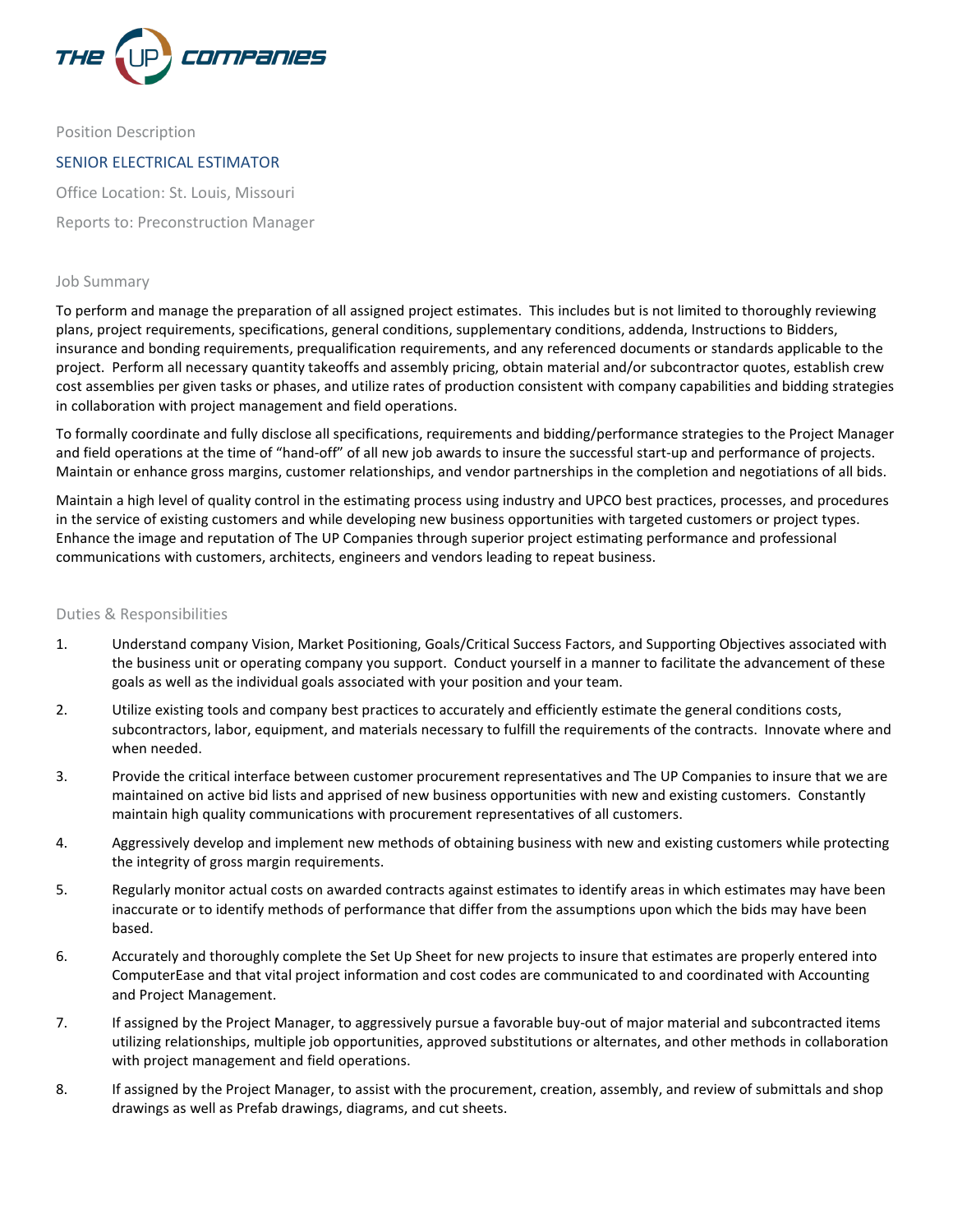

- 9. Participate in regular hand-off meetings to include Project Managers, Job Foreman and other team members when a new project is awarded. Maintain communications with Project Management throughout the project as necessary regarding scopes of work, designations, allowances, and other project issues. As needed, attend and participate in monthly Project Financial Reviews.
- 10. Insure that Project Managers are familiar with and fully aware of the project requirements and any particular assumptions, understandings (vendor or customer), or means and methods anticipated in the estimate which may need to be included in purchase orders, subcontracts, or even our contract, or just generally understood in order to maintain the integrity of the estimate and our gross margin goals.
- 11. Insure that the company's interests are protected in negotiations with both the customer and with vendors/subcontractors through the inclusion of our standard clarifications, special or unique clarifications, appropriate clauses or contract document references, and other appropriate terms and conditions consistent with the type of project, duration of the project, and whether it was competitive bid, design-build, or other form of negotiated project.
- 12. Review and provide approval or comments to the scope section of all contracts received following the UPCO contract review process.
- 13. Verify plan dates and revisions along with addenda match our proposal and match with the contract that we receive.
- 14. While communicating with an individual or agency outside of UPCO, maintain strict confidentiality of proprietary information relating to project pricing and performance; customer information; project budgets and project or company financial performance or condition.
- 15. Ensure that costs and rates used for estimates are based on current and approved amounts generated by the Accounting Department and current labor agreements. Determine that purchase or lease estimates are based on current requests for bids from the company's or subcontractors' suppliers.
- 16. Maintain a high level of communications between the estimating department and project management to insure that all significant variances between actual and estimated costs are identified and investigated in sufficient time to respond to problem situations in a timely manner.
- 17. Finds out any licensing requirements associated with opportunities outside of our normal operating geography and whether we have the time or ability to procure any such requirements.
- 18. Verifies tax requirements or exemptions on a given project. For example, in Kansas on renovation projects, project labor is taxed. Different states and locales have different rules as well as do individual projects.
- 19. Assure implementation of a high quality process in the development of all bids, submittals and correspondence with customers, architects, engineers, and vendors
- 20. Monitor and analyze trends in material and commodity pricing as well as availability and lead teams. Keep project management and company leadership informed.
- 21. Develop strategies and recommendations to avoid spikes and increases in material pricing and to avoid delays in procurement. Protect the integrity of the estimate.
- 22. Effectively work with other business units or operating companies within the UPCO family to assemble combination bid proposals.

#### Job Impact

The Estimator's position impacts the day-to-day operations and UPCO's on-going targeted growth and profitability. The Estimator is integral to the successful execution of UPCO's revenue and profit planning process and the success of the estimating and buy-out processes to achieve both profit and performance goals. This position has a significant and critical impact on the ability of project management and field operations to provide excellent service, product quality, timely response, and their ability to achieve sales and financial goals.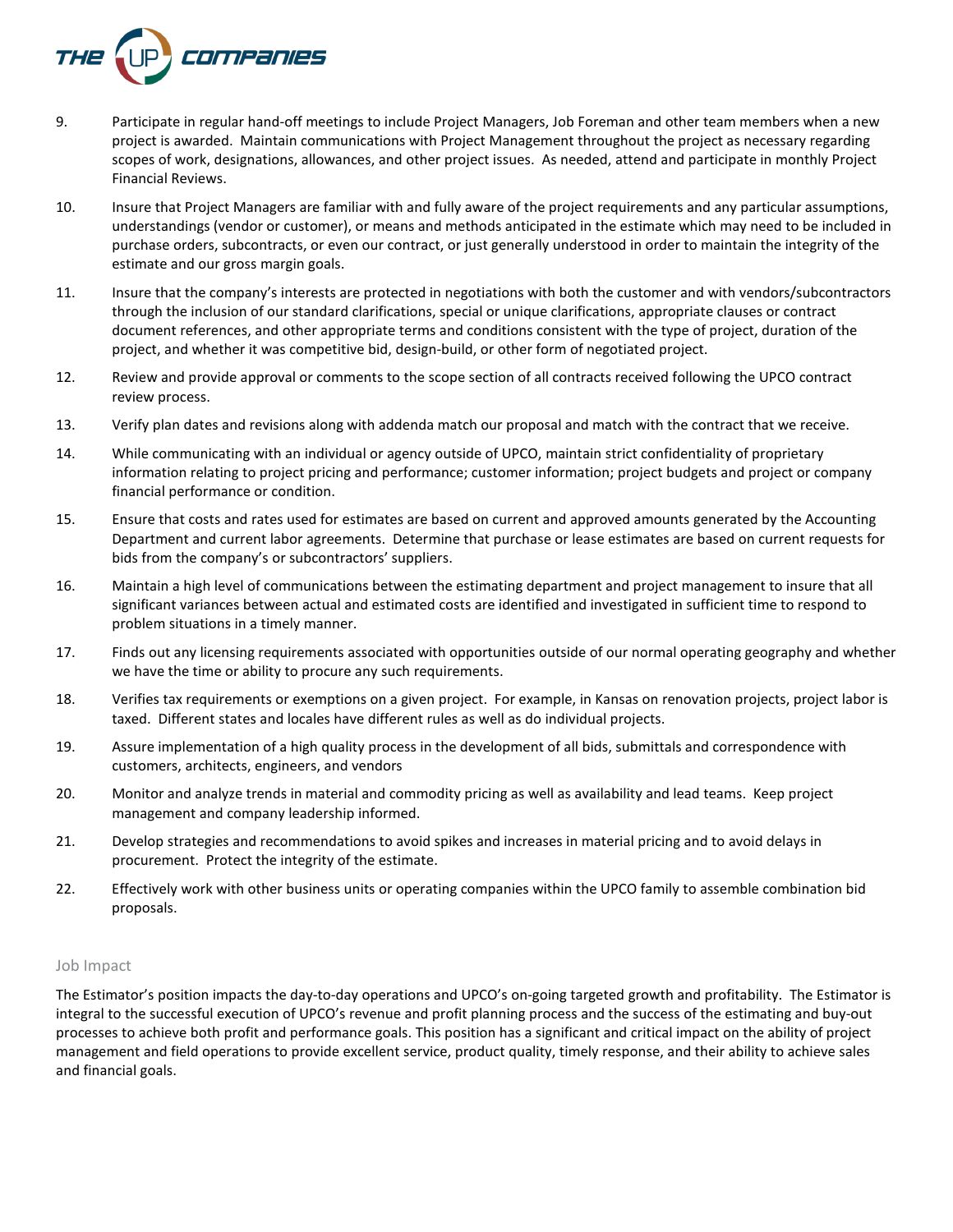

## Job Authority

The Estimator has the authority to fulfill the duties and responsibilities outlined above and any other authority that may be granted by the Director of Preconstruction.

#### Job Qualifications

#### **Education**

Applicable college degree and/or equivalent years of experience with electrical, carpentry, drywall, or general construction estimating, procurement, field management, or project management. Additional applicable certifications, training, and business exposure is a plus.

## **Experience**

Individual experience, training, education, and attitude will determine the best fit and level within UPCO or one of its operating companies.

## Mathematical Skills

- 1. Ability to work with mathematical concepts (addition, subtraction, multiplication and division) and conversions.
- 2. Ability to work with statistical data and apply concepts such as whole numbers and fractions, ratios and proportions and work with measurement devices.
- 3. Ability to work with and convert units of production and convert those units to cost dollars for estimating purposes.
- 4. Ability to identify and analyze trends.
- 5. Ability to understand requests for proposals and convert those requests into the terms, standards, and units of production and measurement utilized within UPCO.

## Reasoning Ability

- 1. Ability to handle multiple and changing priorities concurrently
- 2. Ability to work with practical problems and deal with a variety of variables
- 3. Ability to interpret instructions furnished in written, oral, diagram or schedule forms
- 4. Ability to coordinate the schedules of others toward meeting deadlines
- 5. Ability to identify critical issues and recommend appropriate solutions
- 6. Ability to reason and make good decisions under pressure
- 7. Ability to understand requests for proposals and convert those requests into the terms, standards, and units of production and measurement utilized within UPCO.

# Physical Demands

While performing the duties of this job, the employee sits, stands, uses hands, arms, and fingers to perform routine tasks. A great deal of time is spent looking at plans, technical data, and specifications both in physical print and on a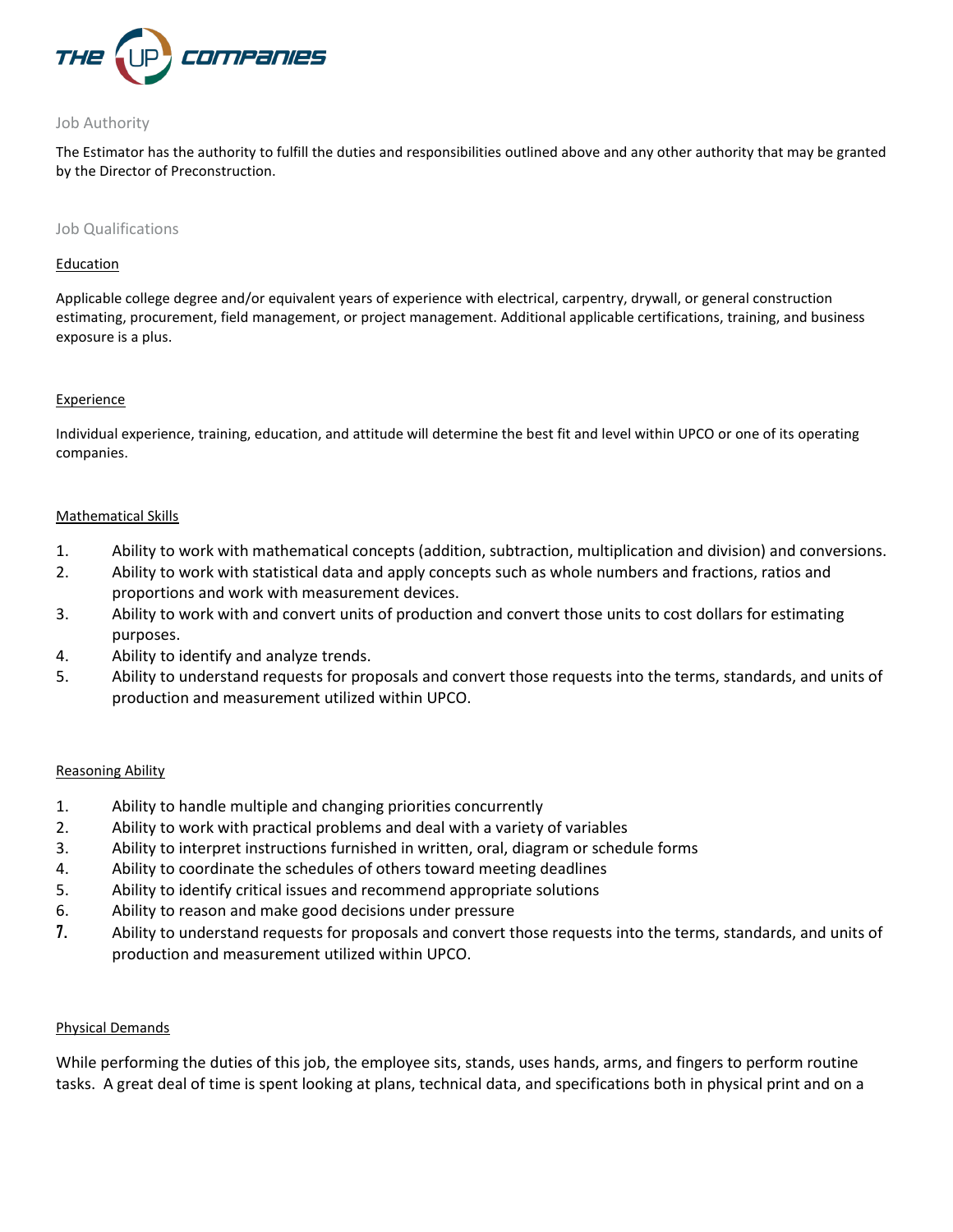

computer monitor. Trips to jobsites, pre-bids, walk-throughs, coordination meetings, or sales calls are required as needed.

## Work Environment

While most of the Estimator's time is spent in a normal office setting during normal business hours, some is spent in the field and on job sites where there are increased hazard levels. Working in the field or visiting job-sites can entail possible exposure to loud noises, airborne particles, moving equipment with moving parts, overhead hazards, holes, tripping hazards, exposed electrical hazards, open excavations, moving vehicles, etc. All company and project safety rules must be followed in and out of the office. On jobsites, hard hats, hi-viz shirts/vests, and safety glasses are required at all times.

## Other Skills and Abilities

- 1. A commitment to success and being best of class.
- 2. A desire to learn and grow by capturing and analyzing actual project data and communicating with project management and field operations as to lessons learned and the applications related to current and future estimates.
- 3. Has a built-in sense of urgency. Not complacent. Competitive nature.
- 4. Personally subscribes to company core values.
- 5. Willing to be held accountable for personal performance and key initiatives.
- 6. Significant experience and learning ability with computer-based estimating, design, and technology information tools and applications.
- 7. High level of ability with general computer applications such as Word, Excel, Power Point, Blue Beam, etc.
- 8. Excellent organizational and communication skills (internally and externally).
- 9. Ability to follow processes and branded protocols.
- 10. Not afraid to suggest new ideas or process betterments.
- 11. Ability to receive constructive feedback.
- 12. Willing to participate in company functions or industry events to expand relationships and awareness of UPCO and our capabilities.
- 13. Ability to deal tactfully and effectively with human issues in both subordinates, peers, and particularly customers.
- 14. Ability to create and maintain cooperative team building relationships between estimating, accounting, project management, field operations, and company leadership.
- 15. Ability to identify and utilize the experience and strengths of team members to complete assignments and put together winning proposals that lead to the attainment of company goals.
- 16. Ability to analyze trends and respond to those trends.
- 17. Ability to meet deadlines and effectively work under pressure.
- 18. Willingness to come in early or stay late as necessary to meet a deadline with quality work.
- 19. Ability to follow up on bids with our customers. Following up increases the odds of winning by obtaining information or asking questions that could help the GC determine a scope gap or clarification that tilts in our favor. We may also put ourselves in a position to offer some cost or schedule savings. Worst case we determine where we stood in order to keep a pulse on the market, our competitors, and decide how that might influence future bids.